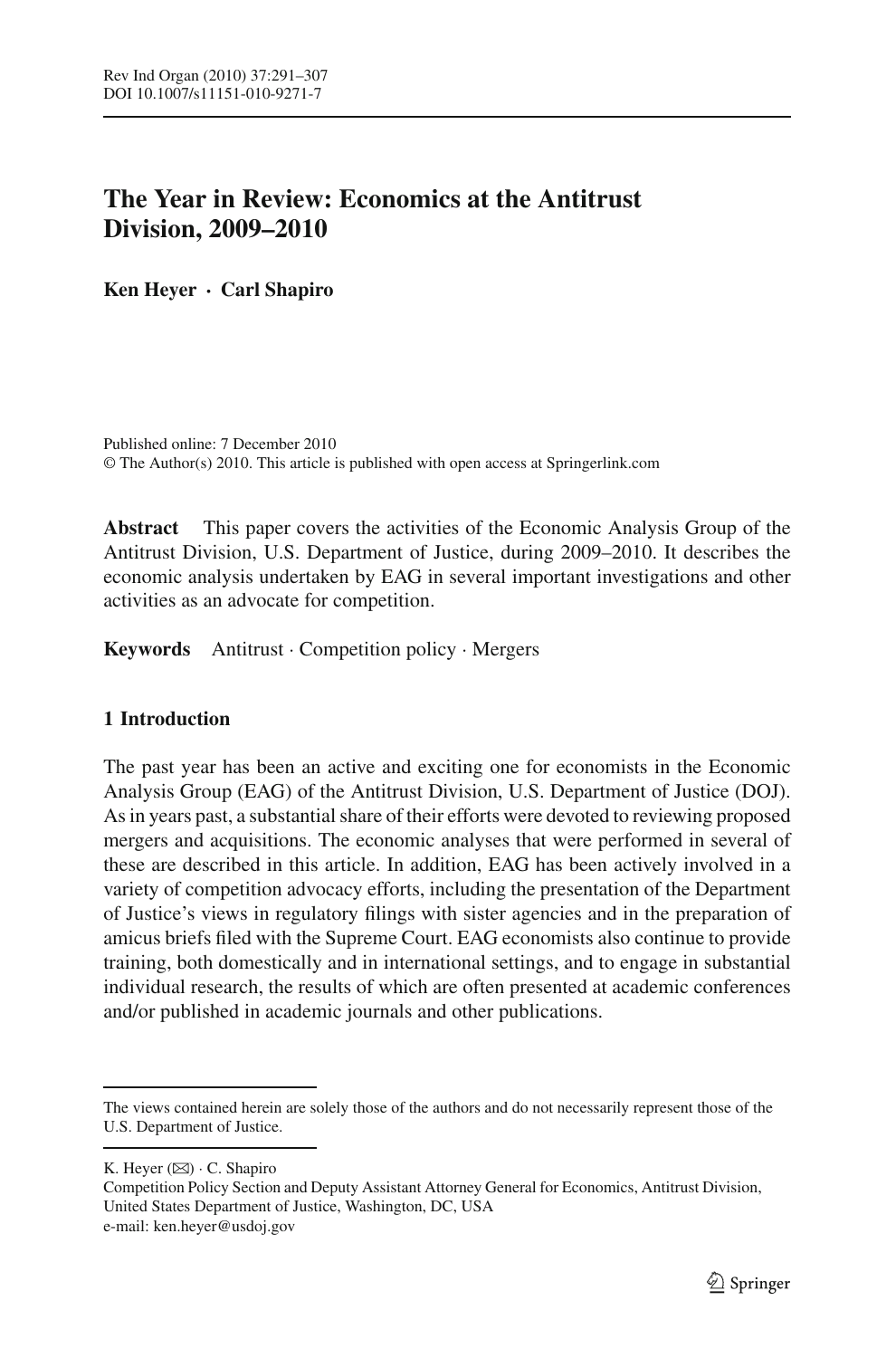In this review article we describe a number of these activities, focusing especially on ones that raised interesting or subtle economic issues. We discuss a number of specific merger investigations, including some—such as Ticketmaster/Live Nation and Baker Hughes/BJ Services—that culminated in consent decrees and substantial divestitures of assets, and one—Dean Foods/Foremost Dairies—that is the subject of ongoing litigation. In the civil non-merger area we discuss the Division's investigation of a set of agreements in the high-tech industry that had been limiting the ways in which several prominent firms were competing for employees. In the competition advocacy arena we describe the Division's analysis of a proposal before the Department of Transportation to permit Delta and US Airways to swap slot holdings at LaGuardia and Reagan National airports.

We provide also a discussion of the economic analysis that was employed by the Division in an interesting matter in the electricity industry—the "Keyspan Swap"—in which the Division proposed a settlement that required the disgorgement of profits.

In our discussion of these matters, we are unable—due to confidentiality considerations as well as space limitations—to present in its entirety the relevant economic issues and arguments or the Division's analysis of the available evidence. Nor do we attempt to provide a complete explanation for why each matter was decided as it was. Rather, in the interests of focusing on the interesting economics at issue, we highlight only the salient facts, omitting some details, without (in our view) doing injustice to the critical economic arguments in play in these cases. As in articles from previous years, we hold to the view that the precise facts uncovered in any given investigation are of far less interest to most readers than is a discussion of the analytical work that was conducted by the Division'  $=$  s economists based on those facts.

Economists at the Division continued to turn out a considerable amount of original research in the past year in the form of EAG Discussion Papers or articles in scholarly journals. Much of this research was based on casework, but a significant fraction dealt with antitrust, applied microeconomics, and econometrics more generally. Examples include *Essays in Consumer Welfare and Competition Policy* [\(Werden 2009\)](#page-16-0), *Competition Among Spatially Differentiated Firms: An Empirical Model with an Application to Cement* [\(Miller and Osborne 2010\)](#page-16-1), and *Filling Out the Instrument Set in Mixed* Logit Demand Systems for Aggregate Data [\(Romeo 2010](#page-16-2)).<sup>[1](#page-1-0)</sup>

## **2 Mergers**

#### 2.1 Baker Hughes/BJ Services

On April [2](#page-1-1)7, 2010, the Department of Justice filed a Complaint<sup>2</sup> in the District Court of the District of Columbia challenging the proposed merger of Baker Hughes Incorporated ("Baker Hughes") and BJ Services Company ("BJ Services"). At the same

<span id="page-1-0"></span><sup>&</sup>lt;sup>1</sup> For a complete list of EAG Discussion papers, see http://www.justice.gov/atr/public/eag/discussion\_ papers.htm.

<span id="page-1-1"></span><sup>2</sup> See Complaint,*U.S. v. Baker Hughes Inc. and BJ Services* [\(http://www.justice.gov/atr/cases/f258100/](http://www.justice.gov/atr/cases/f258100/258179.htm) [258179.htm\)](http://www.justice.gov/atr/cases/f258100/258179.htm).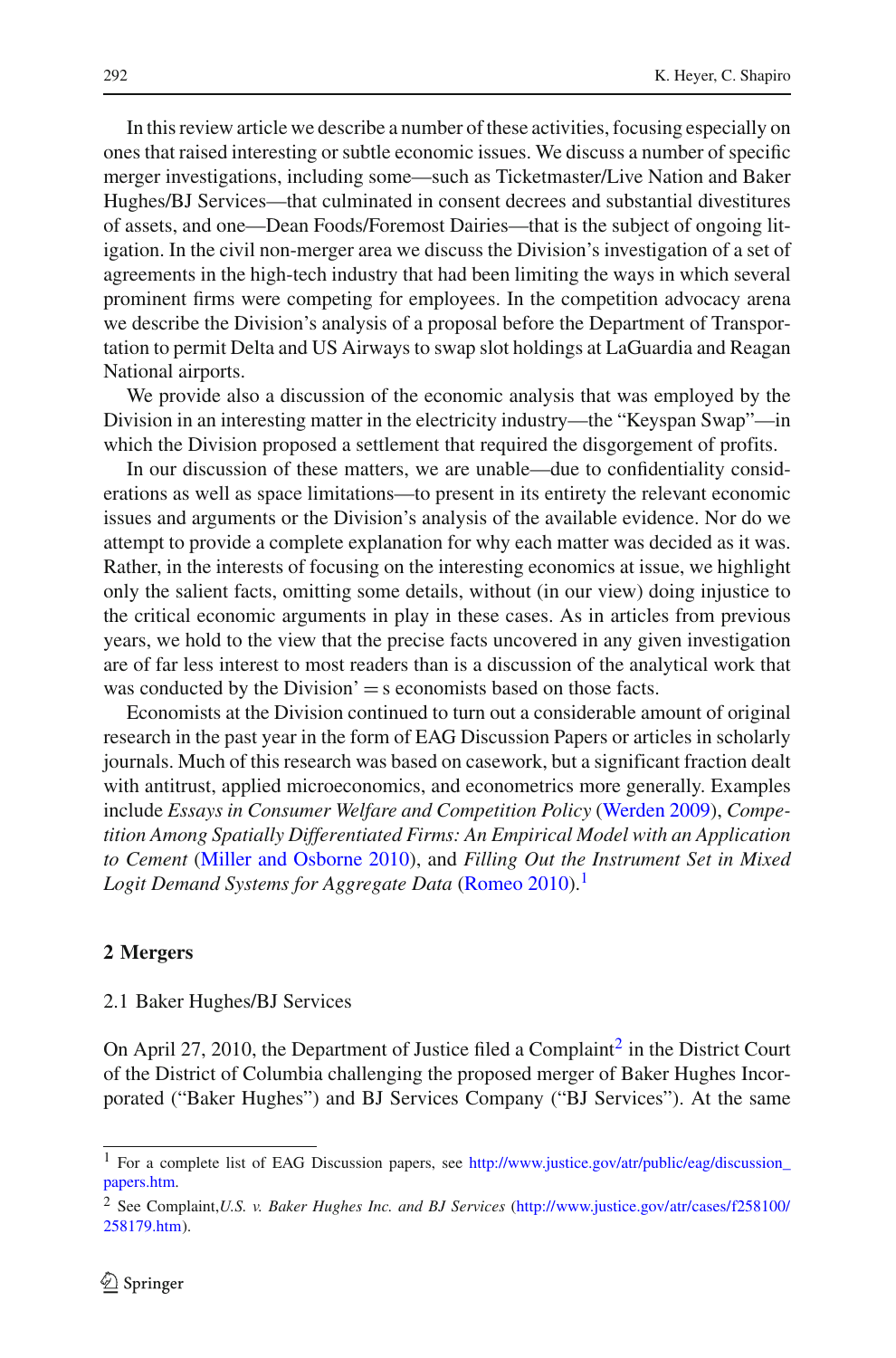time, the Department filed a proposed settlement requiring divestitures and other terms and conditions that would eliminate its concerns over the competitive effects of the merger.

Baker Hughes and BJ Services are two of only four companies that operate specially equipped vessels that provide oil and gas companies with pumping services ("vessel stimulation services") in the U.S. Gulf of Mexico. These vessel stimulation services are used in the vast majority of offshore wells in the Gulf. Our investigation confirmed that the provision of vessel stimulation services in the Gulf constituted a relevant product market because oil and gas customers would not markedly reduce their consumption of this service—which represented only a small fraction of their total cost of production—in response to even a significant increase in its price. Further, because suppliers can readily price their services differently as a function of the location of the job, services provided in the Gulf comprised the relevant geographic component of the market.

We concluded that the competitive concerns<sup>3</sup> raised in the vessel stimulation services market were not inextricably linked to the realization of significant mergerspecific efficiencies, $\frac{4}{3}$  $\frac{4}{3}$  $\frac{4}{3}$  and that neither entry nor the threat of entry, nor repositioning, were likely to prevent a post-merger exercise of greater market power.<sup>5</sup>

The primary, and most controversial, economic issues addressed in this investigation related to our competitive effects analysis. The Division concluded that the merging parties earned very substantial price-variable cost margins on their provision of vessel stimulation services. Therefore, merely as a matter of arithmetic, a unilateral attempt by the merged firm to raise price by a small amount would be unprofitable even if only a relatively small fraction of these sales would be lost. One key issue, therefore, was whether the fraction of sales likely to be lost would be at least that large. A closely related issue was the extent to which the sales lost by one of the merging firms from raising its pre-merger price would be recaptured as greater business by the other merging firm. Absent any such internalization of lost sales, there would be no difference between the incentive for the merged firm unilaterally to raise price post-merger and the incentives of the individual firms to do so pre-merger.

Baker Hughes and BJ Services were close competitors. During the past two years they ranked first and second in terms of total expenditures on vessel stimulation services by many customers, and they shared many of the same characteristics. For similar types of jobs they charged similar prices, operated in the same water depths, and served customers at many of the same geological locations. This suggested that their services, while differentiated, were relatively close substitutes for one another.

<span id="page-2-0"></span><sup>3</sup> See Competitive Impact Statement, *U.S. v. Baker Hughes Inc. and BJ Services* [\(http://www.justice.gov/](http://www.justice.gov/atr/cases/f258200/258203.htm) [atr/cases/f258200/258203.htm\)](http://www.justice.gov/atr/cases/f258200/258203.htm).

<span id="page-2-1"></span><sup>&</sup>lt;sup>4</sup> The merger combined a wide range of assets that were used to provide a variety of different services, and in some affected markets synergies may have been likely. The targeted divestitures sought by the Division addressed the Division's competitive concerns without sacrificing these possible efficiencies.

<span id="page-2-2"></span><sup>5</sup> Timely entry was unlikely, in part because under a federal law known as the Jones Act, stimulation service vessels are prohibited from operating in the Gulf unless they have been built in the United States, bear a United States flag, and are staffed with a United States crew. Only a limited number of such vessels worldwide are Jones Act compliant, and all are operated by the same four firms that currently compete in the Gulf.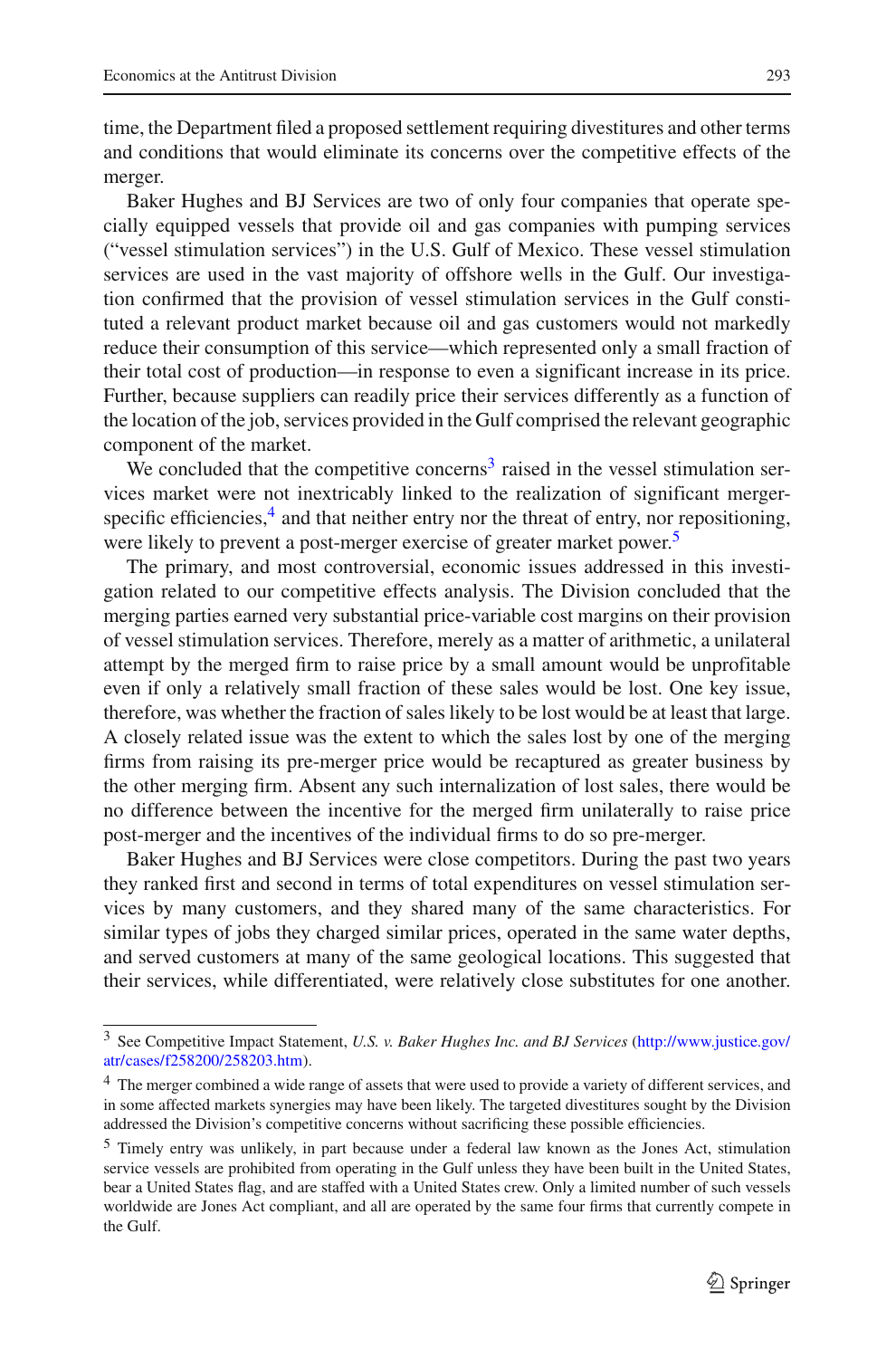Combined with the fact that only two other firms competed in the market and demand was highly inelastic, this evidence led us to conclude that the diversion ratios between the services offered by the two firms were significant.<sup>6</sup>

Combined with the relatively high pre-merger margins, this led us to conclude that the merger would generate significant upward pricing pressure on the services offered by the two firms. More specifically, we concluded that the gross upward pricing pressure index (GUPPI) for the services offered by the two firms was significant. The GUPPI from Product 1 to Product 2 is defined as  $\frac{D_{12}(P_2 - C_2)}{P_1}$ , where  $D_{12}$  is the diversion ratio from Product 1 to Product 2 and the other variables represent prices and marginal costs.<sup>[7](#page-3-1)</sup>

Furthermore, there were significant capacity limitations on the ability of the remaining two competitors to capture business from the merged firm in response to a postmerger price increase. Drilling and completing a well is very costly, particularly in deepwater, and demand for vessel stimulation services is extremely time-sensitive. Daily costs for drilling rigs and other assets may be \$1 million or more for wells in deepwater. These assets remain at the drilling site while vessel stimulation services are performed and throughout the completion process. If a vessel is not available precisely when its services are demanded, the customer will incur very high costs while waiting for it to arrive.

Firms in the market face intermittent or recurring capacity constraints, and although the vessels of each firm seemingly had significant unutilized capacity "on average," (i.e., they were performing jobs during only a portion of each month), this did not mean that in the event of a post-merger price increase by a merged Baker Hughes/BJ Services they would be available to provide competitive discipline. The time-sensitive and highly inelastic nature of demand in this market is such that when customers are willing to pay a great deal for a vessel's services, the vessels of one or more firms may happen to be busy. By combining the assets of two of only four competitors (each of whom operate only two vessels), the merger therefore increased the likelihood that the residual demand curve facing the merged firm would at times be highly inelastic, making it profitable for the merged firm to bid perhaps significantly higher.

The Division negotiated with the merging parties a consent decree that required that two vessels, along with other assorted rights and assets, be divested to a third party that is willing and able to replace the competition that was otherwise eliminated by the merger.

#### 2.2 Ticketmaster/Live Nation

This merger combined Ticketmaster, the country's dominant ticketing service provider for major concert venues, with Live Nation, the country's largest concert promoter.

<span id="page-3-0"></span><sup>&</sup>lt;sup>6</sup> The diversion ratio from one product to another is defined as the fraction of unit sales lost by the first product in response to a price increase on that product that would be diverted to the other.

<span id="page-3-1"></span><sup>7</sup> [Shapiro](#page-16-3) [\(2010\)](#page-16-3) explains the relationship between GUPPI and the "value of diverted sales" measure of upward pricing pressure that is described in Sect. 6.1 of the recently revised Horizontal Merger Guidelines. The Guidelines measure the value of diverted sales in proportion to the lost revenues attributable to the reduction in unit sales resulting from the price increase. See also [Shapiro](#page-16-3) [\(2010\)](#page-16-3).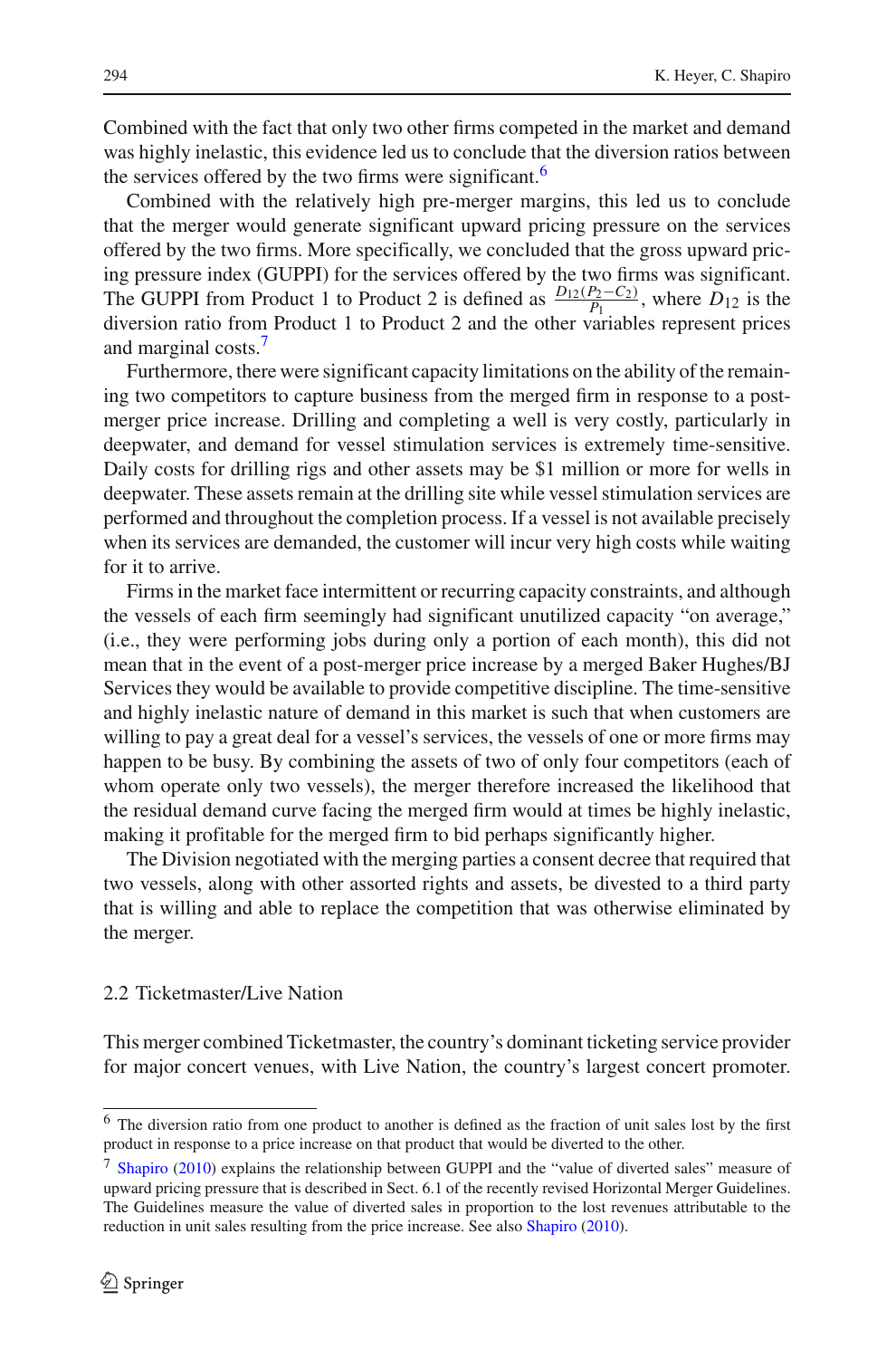These two industry giants had for some years provided complementary, rather than competing, services. In 2007, however, after having used Ticketmaster for much of its ticketing requirements, Live Nation announced that it would not renew its contract with Ticketmaster and would begin competing with Ticketmaster in the primary ticketing business. In February 2009, the parties announced that they would merge their operations, and eleven months later the Department of Justice filed a Complaint challenging the merger under Sect. 7 of the Clayton Act.<sup>8</sup> Simultaneously with filing its Complaint, a Consent Decree was filed with the Court. Under its terms, the merger would go forward following the parties' divestiture of certain assets and agreement to refrain in the future from certain forms of anticompetitive conduct.

One of the key issues in the investigation involved product market definition: whether and why antitrust markets might be narrower than "all ticketing services to all venues." Another key question was whether and why, among existing ticketing firms, Live Nation was in an important economic sense a uniquely well-positioned threat to Ticketmaster's dominant position. A third key question was whether, even in the absence of new entry by Live Nation, Ticketmaster's long-time dominance was being seriously and sufficiently eroded by other economic forces, especially by greater use of the Internet for ticketing.

On the issue of product market definition, Ticketmaster has long provided ticketing services for many types of live performances. And, for some types of live performances—including those at many smaller venues, but also at some large and predominantly sporting facilities—alternatives to Ticketmaster do compete effectively and capture a significant share of available business. A question therefore arose as to whether the availability of alternatives for certain of Ticketmaster's customers might prevent the merged Ticketmaster-plus-Live Nation from exercising significant market power over other customers—especially the large concert venues for whom alternatives to Ticketmaster (and, eventually, Live Nation) were decidedly inferior and Ticketmaster's share of business was extremely high.

The competitive constraint provided by good economic alternatives for some types of customers was found not to provide protection for those that were most desirous of Ticketmaster's services. This is because price discrimination was quite feasible in this industry.<sup>[9](#page-4-1)</sup> Bidding for customer contracts permitted the setting of different terms for different customers, and Ticketmaster was generally very knowledgeable about the types of customers with less elastic demand for its services. These customers typically were the large concert venues: customers whose products required ticketing technology capable of reliably handling dramatic short-term surges in demand. Firms other than Ticketmaster typically did not have the technology, expertise, or track record of successful performance to be able to compete effectively for these customers. Ticketmaster's ability to identify and target the large concert venues, along with the inability of customers (or intermediaries) to arbitrage such services, resulted in there being a

<sup>8</sup> See Complaint, *U.S.* et al. *v. Ticketmaster and Live Nation* [\(http://www.justice.gov/atr/cases/f254500/](http://www.justice.gov/atr/cases/f254500/254552.htm) [254552.htm\)](http://www.justice.gov/atr/cases/f254500/254552.htm).

<span id="page-4-1"></span><span id="page-4-0"></span><sup>9</sup> See U.S. Department of Justice and Federal Trade Commission, *Horizontal Merger Guidelines* Sect. [3:](#page-8-0) Targeted Customers and Price Discrimination [\(http://www.justice.gov/atr/public/guidelines/hmg-2010.](http://www.justice.gov/atr/public/guidelines/hmg-2010.html) [html\)](http://www.justice.gov/atr/public/guidelines/hmg-2010.html).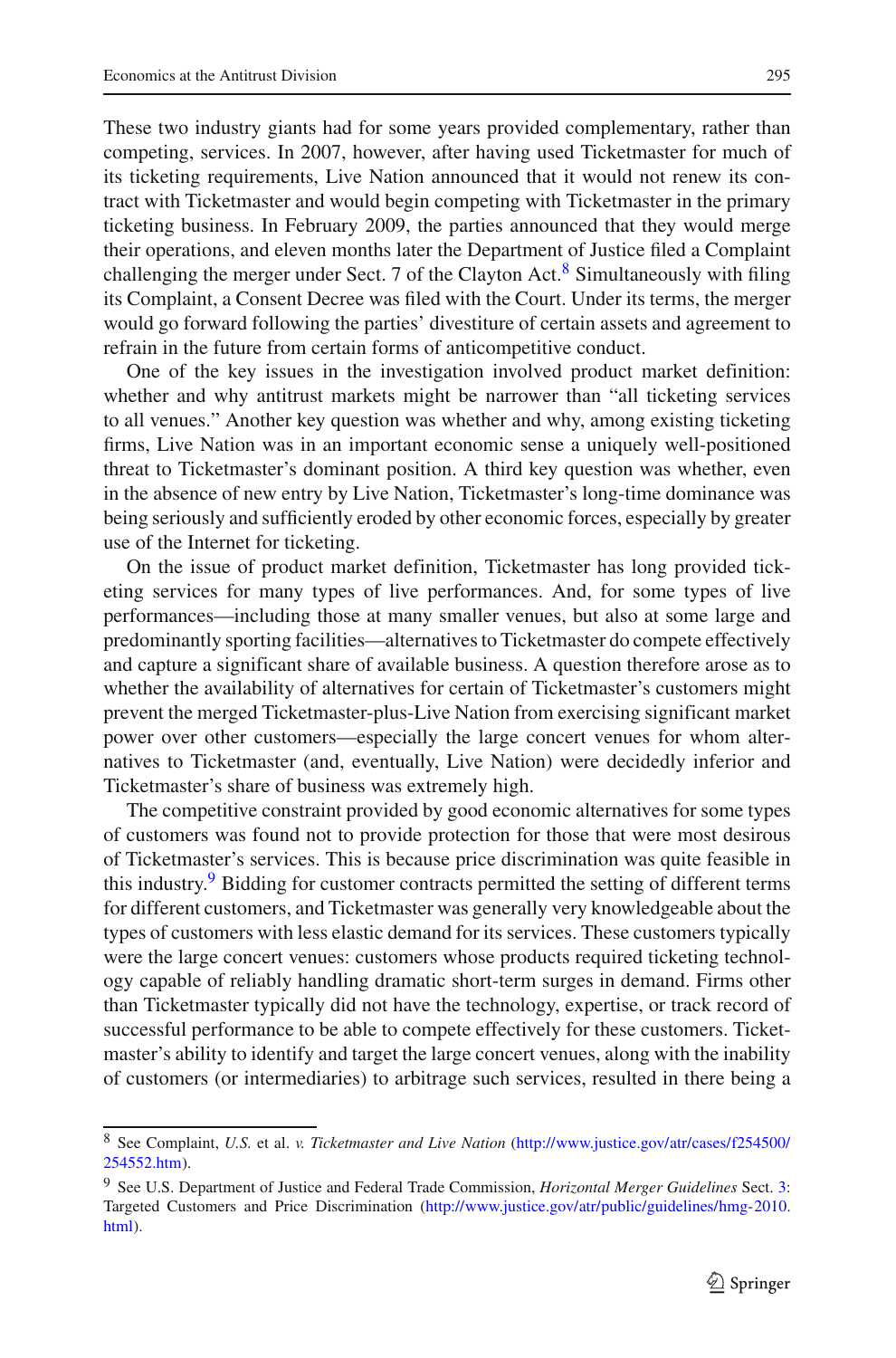large number of customers that were vulnerable to a significant post-merger exercise of market power. Put differently, the Division concluded that there was a relevant price discrimination market for ticketing services provided to major concert venues.

Given that large concert venues demanded services for which Ticketmaster commanded substantial market power, what was it that made Live Nation so special? Live music entertainment is composed of multiple components—the performers, their manager/agents, promotion services, venue operation, and ticketing. As the largest single provider of services that were complementary to ticketing for major concert venues—in particular, concert promotion—and as the owner of a number of major concert venues, Live Nation had an unusually strong *incentive* to make the investments necessary to create competition in that market. Successful entry by Live Nation would potentially be profitable to Live Nation not simply because it could hope to capture (from Ticketmaster) some of the profits from being in the ticketing business. Successful entry by Live Nation would also, by lowering the cost of services to itself, enable Live Nation to capture a greater share of the "live performance pie" through greater profit in its extensive promotion and venue operation businesses. Indeed, it was the inability of these two live concert industry giants to reach acceptable terms under which Ticketmaster would continue providing ticketing services for Live Nation that induced Live Nation to announce its entry into the ticketing business.

The size and scope of Live Nation's complementary businesses afforded it other advantages as well. Live Nation believed that its prominence in promotions would give it immediate credibility in primary ticketing, and by providing considerable ticketing services at its own venues it expected to demonstrate reliability, develop quickly a track record, and be well-positioned to compete head-to-head against Ticketmaster for the business of large venues operated by third parties. Indeed, the evidence indicated that Live Nation had embarked on this strategy shortly before reaching its merger agreement with Ticketmaster.

The Division saw strong indications that, had the merger gone through as origi-nally proposed, competition would have been affected adversely.<sup>[10](#page-5-0)</sup> An independent Live Nation would have put downward pressure on the price of ticketing services, spurred innovation in ticketing services and otherwise enhanced service quality and product variety; these effects would have been muted by the merger. However, predicting the effects of the merger was complicated by the fact that the merger was announced prior to Live Nation's having established itself as a fully effective competitor in providing ticketing services to major concert venues other than Live Nation's own venues. The case thus raised the question of whether a vertically integrated firm (Live Nation, a venue owner integrating into ticketing services) could compete effectively in the "merchant market" (provision of ticketing services to venues owned and operated by others).

Furthermore, the merging parties claimed that successful entry into ticketing by Live Nation was unnecessary to provide effective competition for Ticketmaster, because broader economic forces, including greater use of the Internet, were eliminating Ticketmaster's historical market power even in the absence of new entry by Live Nation. It

<span id="page-5-0"></span><sup>10</sup> See Competitive Impact Statement, *U.S.* et al. *v. Ticketmaster and Live Nation* [\(http://www.justice.gov/](http://www.justice.gov/atr/cases/f254500/254544.htm) [atr/cases/f254500/254544.htm\)](http://www.justice.gov/atr/cases/f254500/254544.htm).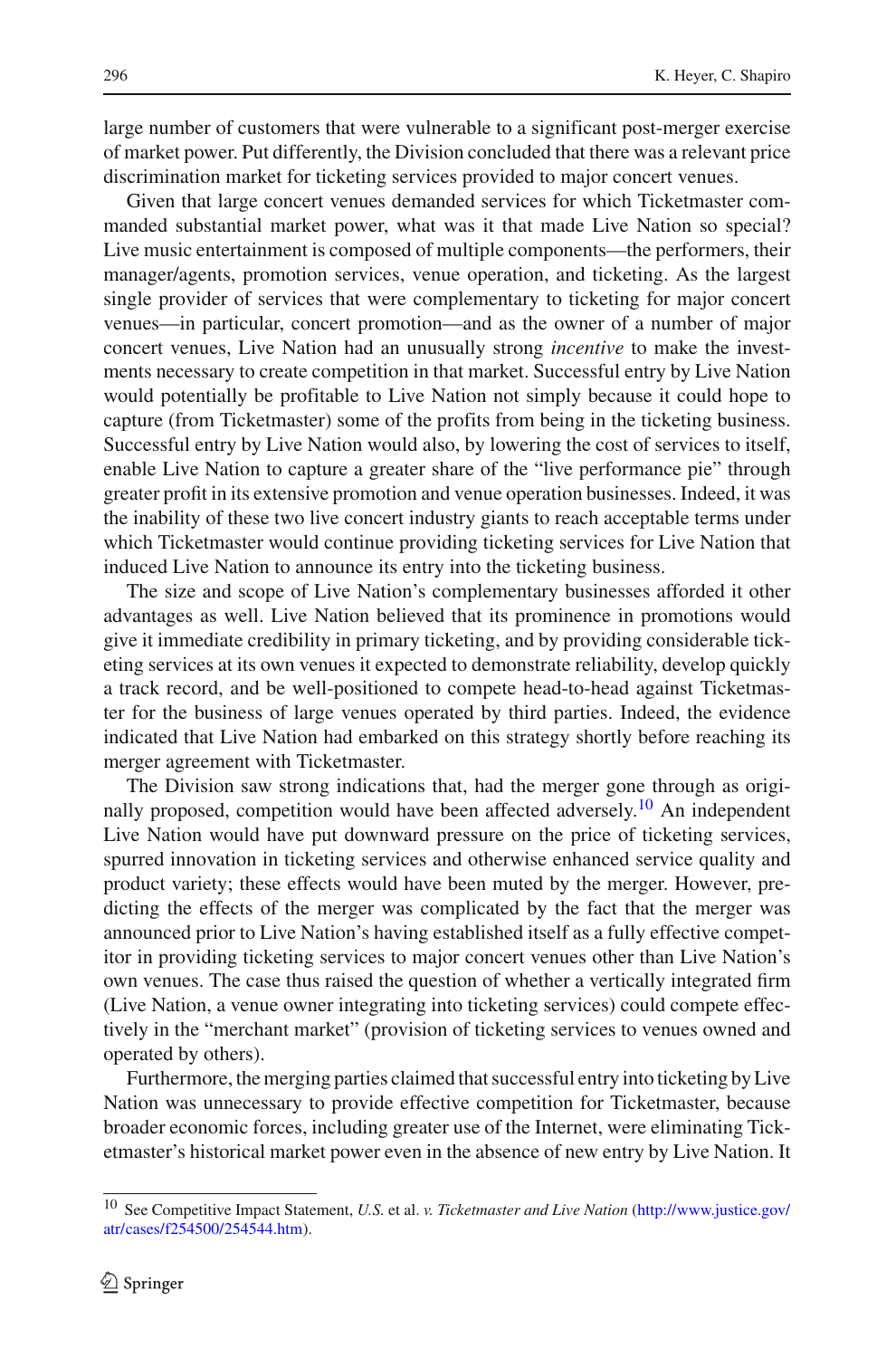appeared to be the case, for example, that over the recent past—prior to Live Nation's announced entry—service fees on ticketing had been falling. One might perhaps infer that this evidenced substantial new competition even without entry by Live Nation.

A closer examination of the evidence, however, suggested otherwise. Incremental costs to Ticketmaster of distributing tickets had been falling sharply during this time, largely as a result of increased purchases by consumers of tickets through the Internet (in contrast with sales at kiosks or over the telephone). Lower incremental costs, of course, provide an economic incentive for even a monopolist to reduce the price that it charges to its customers. Hence, lower ticketing fees, or even a smaller share of total ticketing costs that would go to the supplier of ticketing services, would be consistent with Ticketmaster having retained substantial market power. And indeed, the evidence indicated that ticketing fees that were retained by Ticketmaster had not fallen even though its distribution cost had been declining.

Ultimately, the Division negotiated with the parties a package of substantial relief measures that permitted Ticketmaster and Live Nation to consummate their merger. These included the divestiture of certain of Ticketmaster's ticketing assets and licensing of the rights to use Ticketmaster ticketing technology to firms that had the ability and incentive to replace the competition that was otherwise eliminated by the merger. The remedy also imposed behavioral conditions to prohibit the merged firm from impeding ticketing competition by conditioning the supply of content controlled by the merged firm on a venue's acceptance of the merged firm as its ticketing services provider.

## 2.3 Dean Foods/Foremost

On January 22, 2010, the Department of Justice filed a Complaint that challenged the acquisition by Dean Foods of the Consumer Products Division of Foremost Farms USA, a transaction that had been consummated on April 1, 2009.<sup>11</sup> The Antitrust Division's economic analysis of the transaction, which is currently in active litigation, applies and illustrates some of the practices and principles laid out in Horizontal Merger Guidelines issued by the DOJ and the Federal Trade Commission (FTC). In particular, it illustrates the application of theory and evidence to issues of market definition—here, price discrimination markets—and to the analysis of possible post-merger coordinated and unilateral effects.

Dean and Foremost are two of a small number of dairy processors that supply customers in a number of geographic regions in Wisconsin, Illinois and Michigan. The Division's analysis determined that Dean's acquisition of Foremost's two dairy processing plants was anti-competitive in the supply of school milk to a significant number of school districts in the state of Wisconsin, and in the supply of fluid milk to purchasers in Wisconsin, the Upper Peninsula (UP) of Michigan, and northeastern Illinois.

School milk markets are, for sound economic reasons, properly viewed as price discrimination markets. The basic prerequisites for successful price discrimination by

<span id="page-6-0"></span><sup>11</sup> See Complaint, *U.S.* et al. *v. Dean Foods* [\(http://www.justice.gov/atr/cases/f254400/254455.htm\)](http://www.justice.gov/atr/cases/f254400/254455.htm).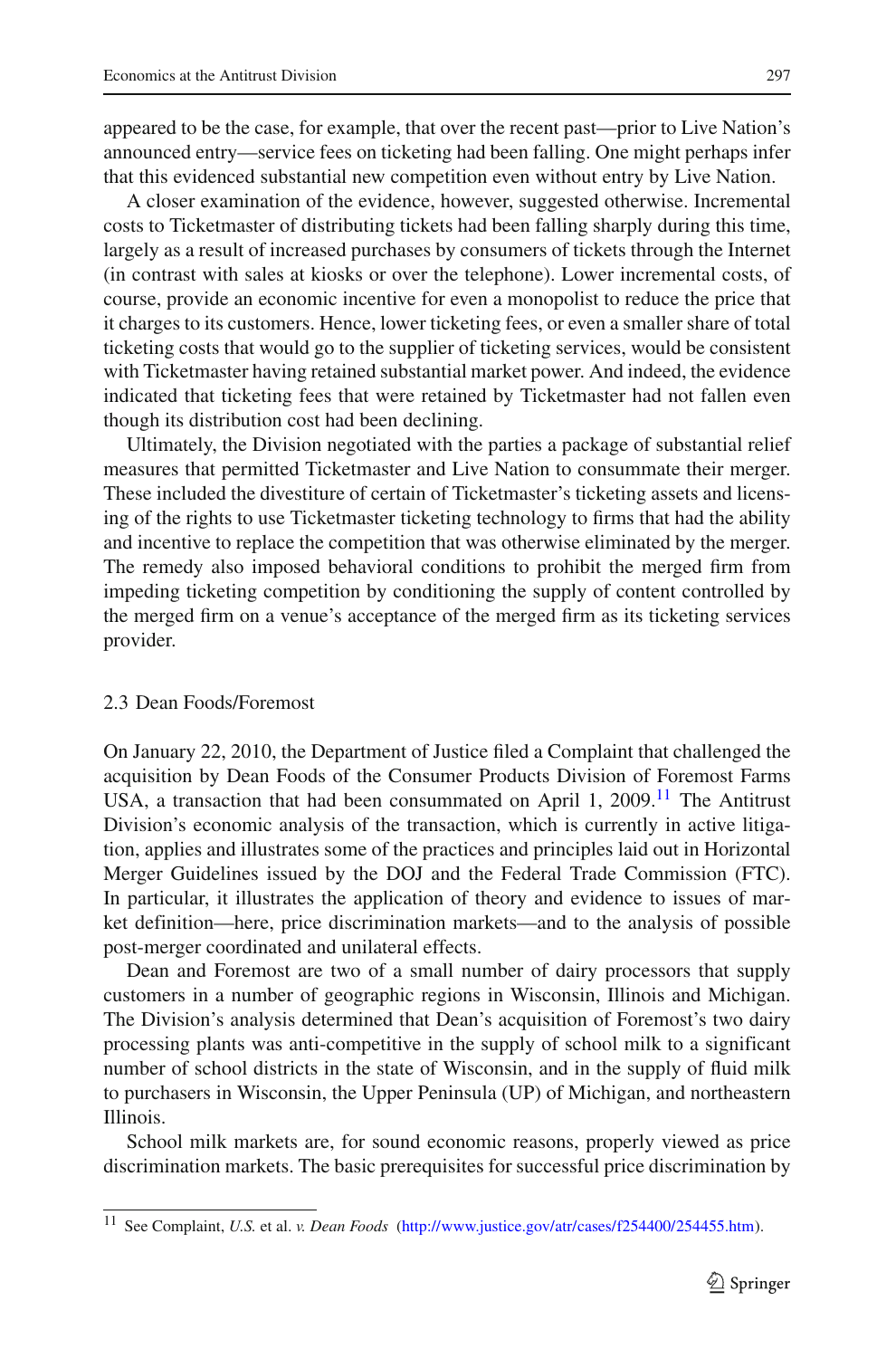a hypothetical monopoly supplier—the ability to identify customers and price differentially to them, combined with an inability of at-risk customers to protect themselves via arbitrage—are satisfied. And in this particular matter, the post-merger monopoly is not merely hypothetical, it is actual. There are numerous school districts, particularly in northeastern Wisconsin and the western UP, that Dean and Foremost were best situated to serve. For many of these school districts, Dean and Foremost were the only bidders in recent years, and for others one of them had been the only bidder, with the other being the next-lowest-cost supplier because of factors such as distance from the processing plant or the nearby presence of an established distribution network.

The demand for school milk (milk that is packaged and distributed for sale to school districts, typically in half-pint containers) is highly inelastic. The U.S. Department of Agriculture (USDA) sponsors several programs to reimburse schools for meals that are served to students from lower-income families. To qualify, schools must offer milk to every student, regardless of family income. Schools will not substitute other products for school milk even at substantially higher milk prices because they would lose their federal meal reimbursement. As additional evidence of school milk's being a relevant product market, the U.S. Department of Justice has on multiple occasions and across multiple geographic regions in the past prosecuted explicit collusion in the pricing of school milk.<sup>[12](#page-7-0)</sup> A group of firms is not likely to collude if the demand facing them collectively is sufficiently elastic that any significant price increase above competitive levels would not be collectively profitable.

Regarding the sale of fluid milk to non-school purchasers, theory and available evidence motivated significant concern over the likelihood that the merger would generate anticompetitive effects. As an initial matter, consumer demand for fluid milk is relatively inelastic. And, because demand by retailers and other distributors of fluid milk is derived from consumer demand, demand by distributors is inelastic as well.

Milk processors charge different prices to different purchasers for the same product based on a variety of factors, including transportation costs, service costs, and capacity utilization. Dean and Foremost often competed head-to-head to win fluid milk contracts because they were the nearest fluid milk processors to many of the purchasers in the relevant geographic market. Proximity is an important consideration in fluid milk pricing because fluid milk has a limited shelf life and is costly to transport. In addition, Foremost had substantial excess capacity and different pricing incentives than did Dean. Before Dean acquired its plants, Foremost had been pricing aggressively to secure new business, and Dean's internal memoranda referred to Foremost as an "irrational local competitor" whose quest for greater plant utilization threatened existing margins.

In addition to concerns over unilateral anticompetitive effects, the Division concluded that the acquisition would facilitate anticompetitive coordination. As explained in the 2010 Horizontal Merger Guidelines,  $^{13}$  $^{13}$  $^{13}$  a merger raises coordinated effects concerns when the following conditions are satisfied (1) the merger results in a significant increase in concentration and concentration post-merger is high, (2) conditions are

<sup>12</sup> See, for example, [Porter and Zona](#page-16-4) [\(2009\)](#page-16-4).

<span id="page-7-1"></span><span id="page-7-0"></span><sup>13</sup> See U.S. Department of Justice and Federal Trade Commission, *Horizontal Merger Guidelines* Sect. 7: Coordinated Effects [\(http://www.justice.gov/atr/public/guidelines/hmg-2010.html\)](http://www.justice.gov/atr/public/guidelines/hmg-2010.html).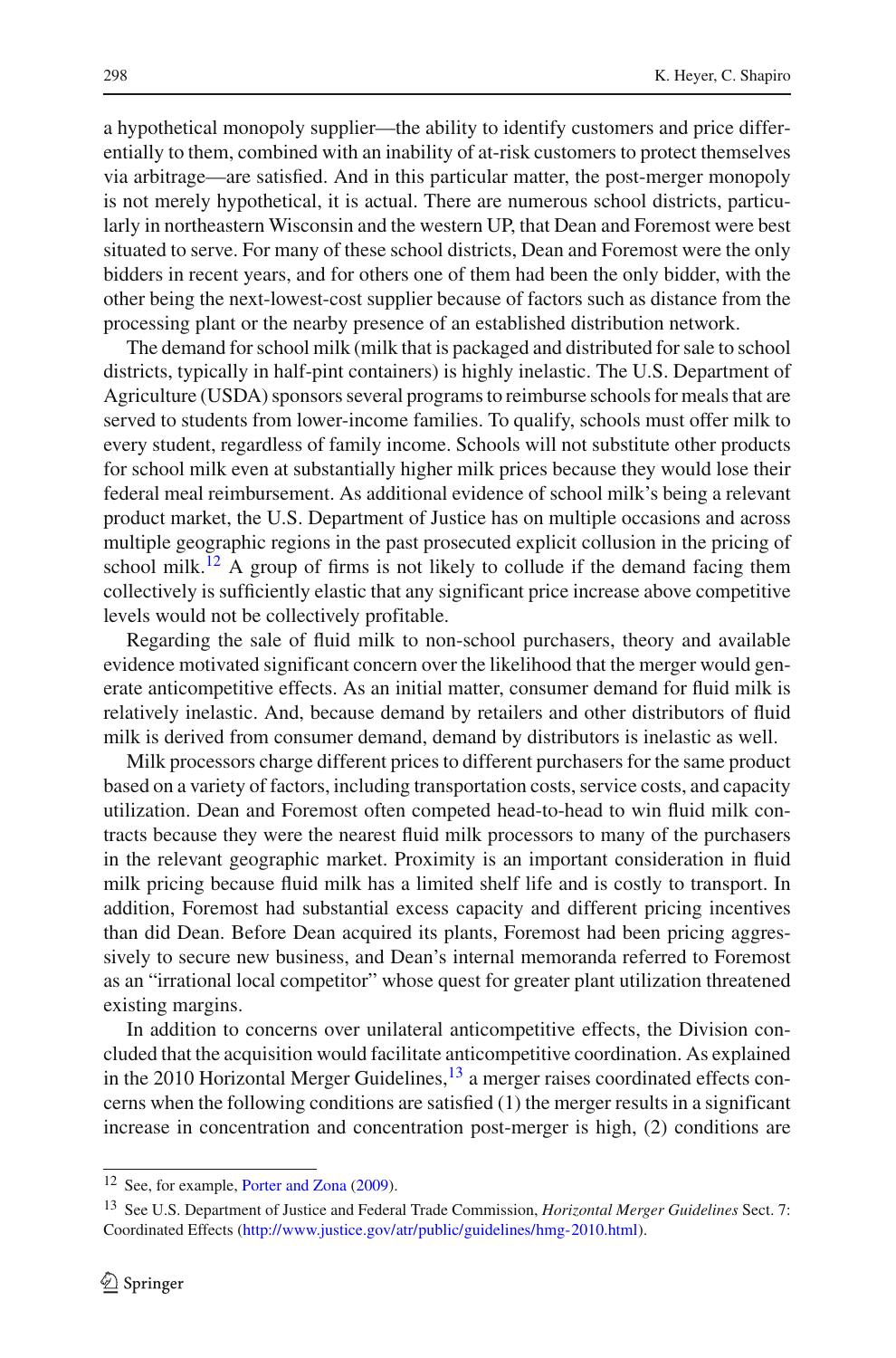such that the market appears vulnerable to coordinated conduct, and (3) the merger increases vulnerability by, for example, making coordination more likely and/or more effective.

Foremost's differing pricing incentives resulting from, in particular, its low capacity utilization, impeded the ability of Dean and the few other significant suppliers in the region to earn higher margins by coordinating their behavior. In one recent bidding event, for example, Dean had refused to bid aggressively for a significant account handled by Kemps, a large competitor, because it feared retaliation. Foremost was not similarly deterred, presumably calculating that its upside from stealing a large account with an aggressive bid was greater than the cost it might incur from retaliation.

With the elimination of Foremost, fluid milk purchasers in many areas of the relevant geographic market would have only two or three significant suppliers of fluid milk. These remaining firms, generally characterized in Dean's internal documents as "good competitors," were believed not to possess the same "irrational" pricing incentives as those already evidenced by Foremost. In Wisconsin, for example, Dean and its next-largest competitor (Kemps) now account for more than 80 percent of sales.

## <span id="page-8-0"></span>**3 Non-Merger Matters**

## 3.1 The KeySpan Swap<sup>14</sup>

#### *3.1.1 Institutional Background*

On February 22, 2010, the United States filed suit against KeySpan Corporation ("KeySpan") to remedy a violation of Sect. [1](#page-0-0) of the Sherman Act.<sup>[15](#page-8-2)</sup> Economic analysis of this matter, including the Division's decision to seek disgorgement of illegally obtained profits, illustrates at least two important economic principles that are relevant to sound competition policy. One is that conduct short of merger or an explicit agreement not to compete can, by altering a firm's incentives, harm competition. Another is the role that disgorgement can play in appropriate circumstances to promote competition by altering the incentives of firms to violate the antitrust laws in the future.

Because transmission constraints limit the amount of energy that can be imported into the New York City area from the power grid, the New York Independent System Operator (NYISO) requires retail providers of electricity to New York City consumers to purchase 80 percent of their capacity from generators in that region. The New York City installed capacity market was highly concentrated during the relevant period, with Astoria, KeySpan, and one other firm (NRG Energy, Inc.) controlling a substantial portion of the market's generating capacity. These three firms were designated by the Federal Energy Regulatory Commission as "pivotal suppliers," meaning that at least some of each of these suppliers' output was required to satisfy demand. The three

<sup>14</sup> Shapiro was recused on this matter and is not a co-author of this section.

<span id="page-8-2"></span><span id="page-8-1"></span><sup>15</sup> See Complaint, *U.S. v. Keyspan Corp* [\(http://www.justice.gov/atr/cases/f255500/255507.htm\)](http://www.justice.gov/atr/cases/f255500/255507.htm), and Competitive Impact Statement, *U.S. v. Keyspan Corp* [\(http://www.justice.gov/atr/cases/f255500/255578.](http://www.justice.gov/atr/cases/f255500/255578.htm) [htm\)](http://www.justice.gov/atr/cases/f255500/255578.htm).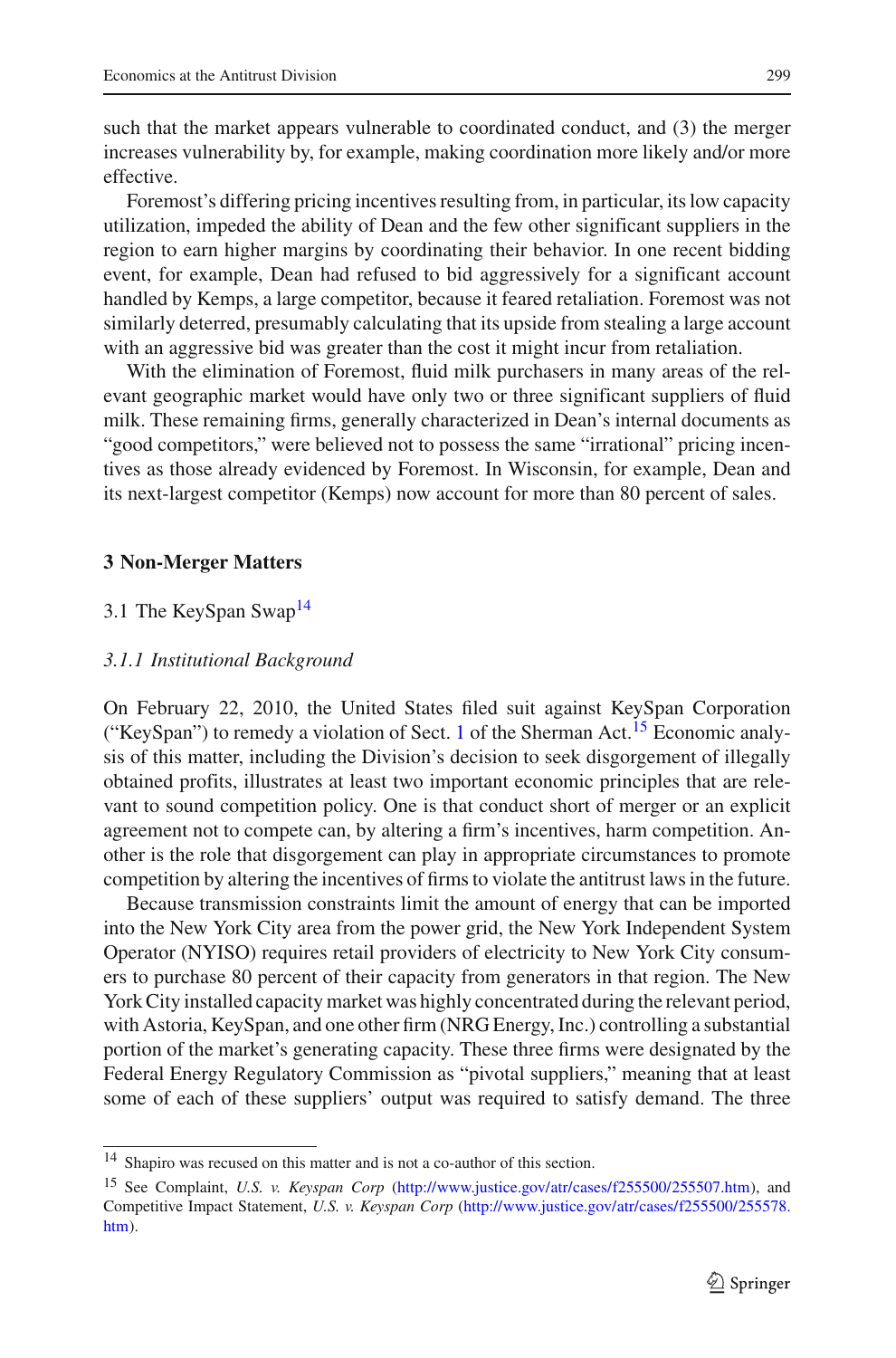firms were subject to bid and price caps, meaning that they could not bid to supply capacity at a price higher than their price cap.<sup>[16](#page-9-0)</sup> KeySpan's cap was the highest.

The price for installed capacity has been set by auctions that are administered by the NYISO. Capacity suppliers offer price and quantity bids, and the resulting "supply curve" is compared to the amount of demand. The offering price of the last bid needed to meet the requisite demand establishes the market price for all capacity sold into that auction. Capacity that is bid at higher than the market clearing price goes unsold, as does any excess capacity bid at what becomes the market price.

## *3.1.2 The Conduct*

From June 2003 through December 2005, almost all installed capacity in the market was needed to meet demand. Under these conditions, KeySpan could sell almost all of its capacity into the market, even while bidding the highest price permitted by its cap. KeySpan did so, and the market cleared at the cap price with only a small fraction of KeySpan's capacity remaining unsold.

KeySpan anticipated that these favorable market conditions were likely to end in 2006, as a result of the entry into the market of a significant amount of additional generating capacity. Bidding its cap would place KeySpan at significant risk that much of its capacity would not be sold. Alternatively, KeySpan could compete by bidding more of its capacity at lower prices, but this too would have involved KeySpan's earning lower prices on capacity sold.

KeySpan considered a variety of responses to the changing market conditions, including purchasing Astoria's generating assets, which were up for sale. While this would have solved KeySpan's problem, it would clearly have raised market power concerns on the part of regulators and was not pursued. Instead of purchasing the Astoria assets, KeySpan acquired a financial interest in Astoria's capacity.

KeySpan did not approach Astoria directly. Rather, it sought a counterparty to enter into a financial agreement that provided KeySpan with payments as a function of the market clearing price for an amount of capacity essentially equivalent to what Astoria owned. KeySpan recognized that the counterparty would be simultaneously entering into a hedging agreement with Astoria to offset its payments to KeySpan. Indeed, the financial services company serving as the counterparty informed KeySpan that their agreement was contingent on the counterparty's entering into an offsetting agreement (the "Astoria Hedge") with the owner of the Astoria generating assets.

On or about January 9, 2006, KeySpan and the financial services company finalized the terms of the KeySpan Swap. On or about that same date, the financial services company and Astoria finalized terms of the Astoria Hedge.<sup>[17](#page-9-1)</sup> The net effect of these two transactions was, economically, as if KeySpan had purchased capacity directly from Astoria itself. Under the agreement, if the market price were above \$7.57 per

<span id="page-9-0"></span><sup>&</sup>lt;sup>16</sup> To bid in the capacity market is not equivalent to bidding in the day-ahead energy market. To bid in the energy market is to bid to supply generation output to meet demand in electricity. Capacity markets, on the other hand, are constructed to ensure that there is sufficient generation capacity that is available in a specific area.

<span id="page-9-1"></span><sup>&</sup>lt;sup>17</sup> Astoria could have self-financed, though it found more attractive the hedge contract which facilitated third party financing.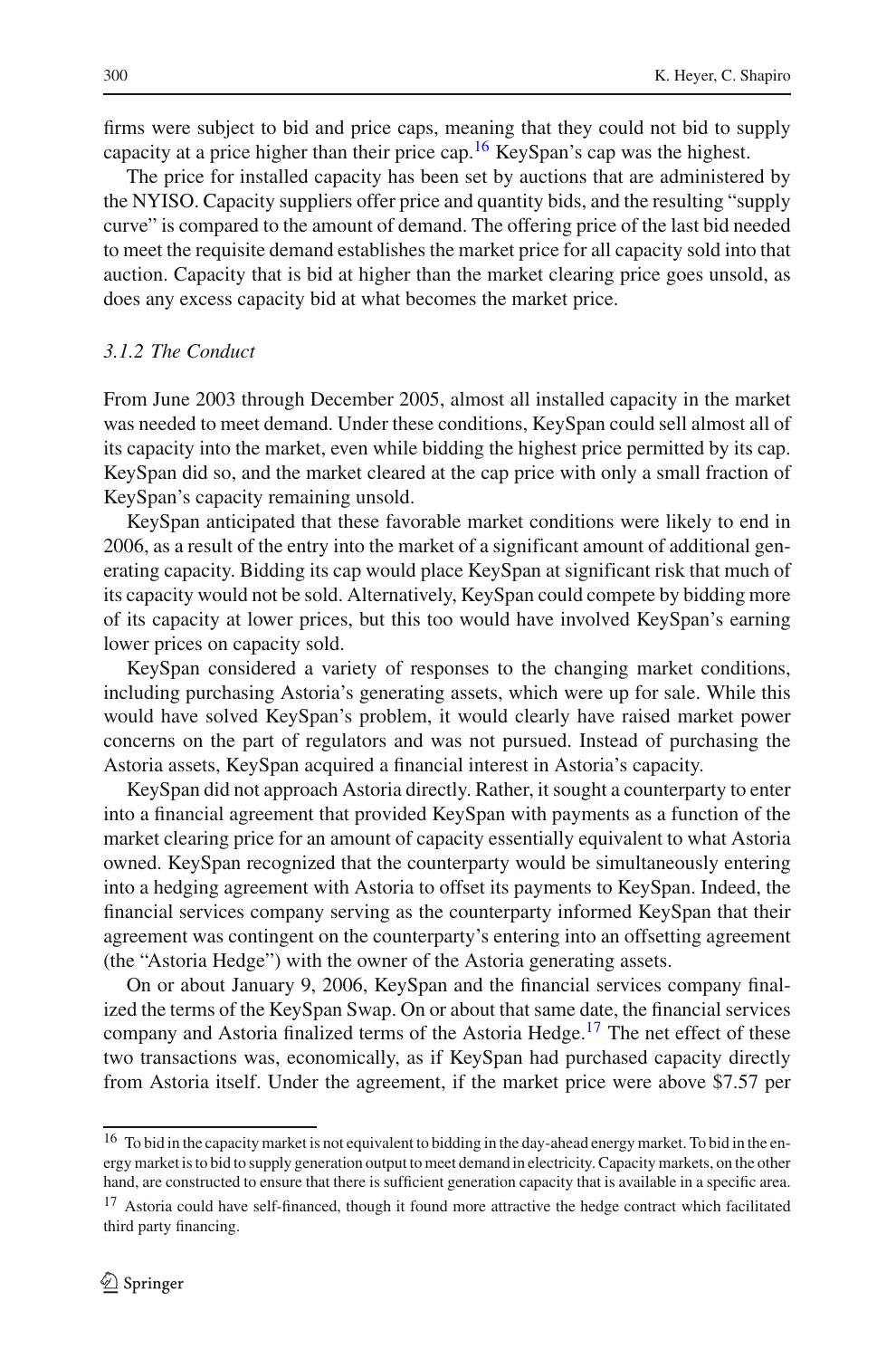kW-month, KeySpan would be paid the difference between the market price and \$7.57 times 1800 megawatts. Unsold KeySpan capacity at a high market price would continue to be a cost of bidding high; however this disincentive to bid high would now be countered by the guaranteed payments to KeySpan produced by the Swap.

The clear tendency of the KeySpan Swap was to alter KeySpan's bidding behavior in the NYC Capacity Market auctions. Without the swap, KeySpan would more likely have chosen from a range of potentially profitable competitive strategies in response to the entry of new capacity. Had it done so, the price of capacity would have declined. The swap, however, effectively eliminated KeySpan's incentive to compete for sales. By adding revenues from Astoria's capacity to KeySpan's own, the KeySpan Swap made bidding the cap KeySpan's most profitable strategy regardless of its rivals' bids.

The Swap effectively eliminated KeySpan's incentive to compete for sales in the same way that a purchase of Astoria or a direct agreement between KeySpan and Astoria would have accomplished. And after the KeySpan Swap went into effect, KeySpan consistently bid its capacity into the capacity auctions at its cap even though a significant portion of its capacity went unsold. Despite the addition of significant new generating capacity in New York City, the market price of capacity did not decline.

## *3.1.3 Remedy*

The proposed Final Judgment requires KeySpan to disgorge \$12 million of profits that were gained as a result of its unlawful agreement restraining trade. Prior to this matter, the Antitrust Division had not previously sought disgorgement as a remedy under the Sherman Act,  $^{18}$  $^{18}$  $^{18}$  although district courts do have the authority to order such equitable relief.

The Division deemed disgorgement appropriate in this case to protect the public interest by depriving KeySpan of the fruits of its ill-gotten gains and, perhaps more importantly from an economic perspective, to deter KeySpan and others from engaging in similar anticompetitive conduct in the future. Permitting firms to profit by violating the antitrust laws provides them with a greater incentive to do so than if they are forced to disgorge ill-gotten gains. Policies that increase the likelihood of illegal agreements' having adverse financial consequences to the perpetrators—even if only in the form of disgorging ill-gotten gains (rather than a perhaps more aggressive approach of imposing fines or other penalties) would seem to be, all else equal, moving in the direction of a more optimal deterrence policy.

# 3.2 No Poach Agreements Between High Technology Firms<sup>19</sup>

On September 24, 2010, the Department of Justice announced that it had reached a settlement with six high technology companies—Adobe Systems Inc., Apple Inc.,

<span id="page-10-0"></span><sup>&</sup>lt;sup>18</sup> The Division does, of course, regularly seek and achieve sizable fines as criminal penalties in price-fixing prosecutions.

<sup>&</sup>lt;sup>19</sup> See Complaint, *U.S. v. Adobe* et al. [\(http://www.justice.gov/atr/cases/f262600/262654.htm\)](http://www.justice.gov/atr/cases/f262600/262654.htm), and Competitive Impact Statement, *U.S. v. Adobe* et al. [\(http://www.justice.gov/atr/cases/f262600/262650.htm.](http://www.justice.gov/atr/cases/f262600/262650.htm)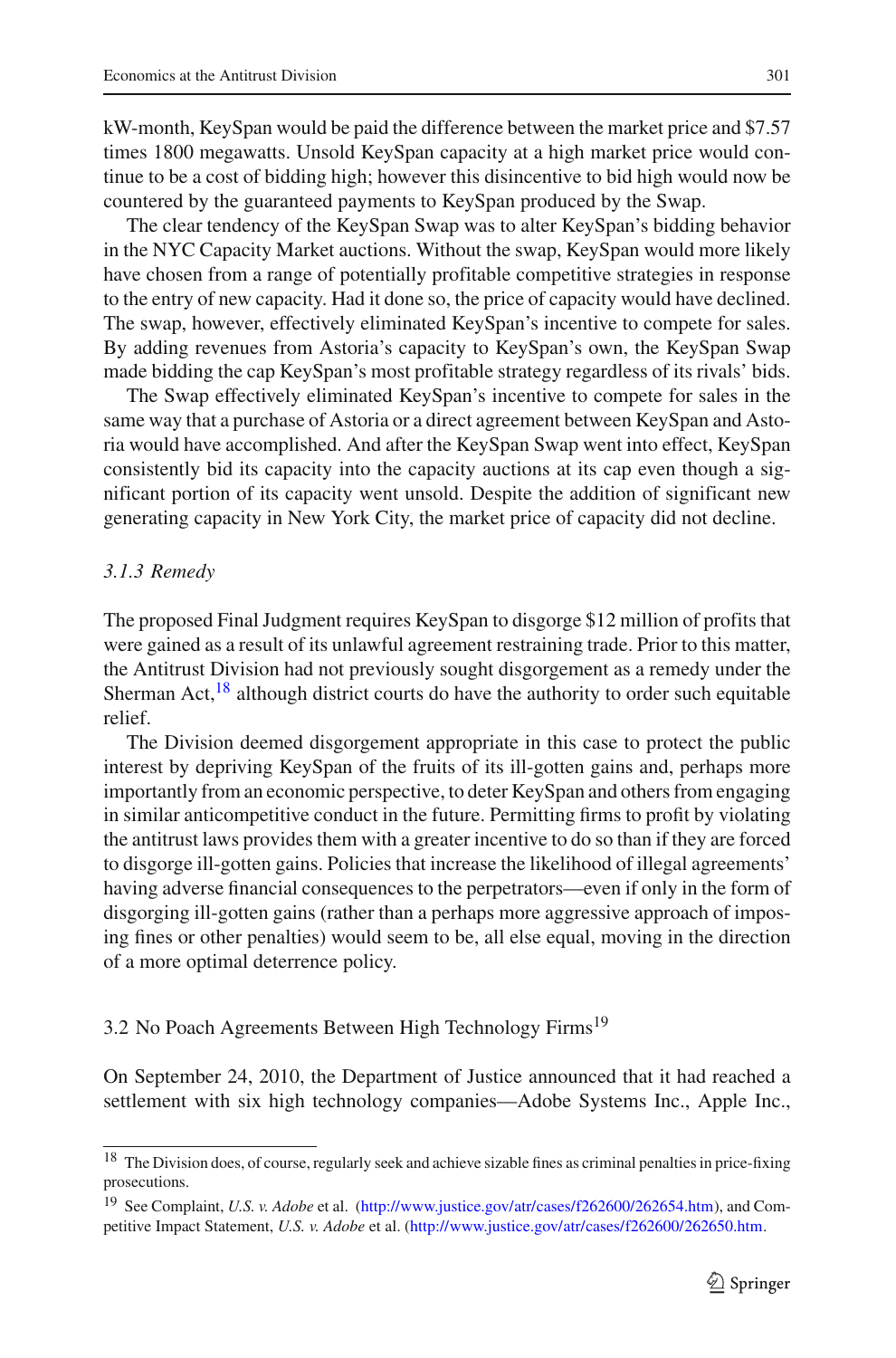Google Inc., Intel Corp., Intuit Inc., and Pixar—that prevents them from entering into no-solicitation agreements for employees. The Department said that the agreements eliminated a significant form of competition to attract highly skilled employees, and overall diminished competition to the detriment of affected employees who were likely deprived of competitively important information and access to better job opportunities. Together with a civil antitrust complaint, the Antitrust Division filed the proposed settlement. If approved by the court, the settlement would resolve the lawsuit.

Following a lengthy investigation, the Antitrust Division determined that a number of bilateral agreements that were entered into by the defendants blunted competition for workers and were not ancillary to legitimate business purposes. The defendants in this matter are high-technology firms that compete against one another for specialized computer engineering talent. The labor market for talent demanded by these firms is characterized by considerable expertise and specialization. The agreements at issue did not preclude all forms of competition between the defendants for employees. The agreements were to refrain from competing through one particular method: "cold calling" another firm's current employees.

Although the firms employ a wide variety of recruiting techniques, direct solicitation of another firm's employees can be a particularly effective method. Cold calling by interested employers to particularly attractive candidates is a common technique in other industries and, indeed, is a practice engaged in by other firms in the high-tech labor market. It can be both an important complement to, and substitute for, other recruiting methods. $20$ 

Agreements of this type can in principle harm employees by lowering the salaries and benefits that they might otherwise have commanded, whether or not they ultimately chose to remain with their current employer. They can also deprive employees of potentially more attractive job opportunities and lead to a misallocation of labor resources in the economy. Competition, whether in the product market or in the labor market, tends to allocate resources to their most highly valued uses. Agreements that limit competition for employees can undermine this competitive process and result in employees' staying at firms that do not best utilize their scarce and specialized skills.

One can imagine defenses for agreements not to compete. In light of the facts in this case, these were deemed by the government to be without merit, as explained below.

## *3.2.1 No Harm, No Foul?*

One might argue that the agreements actually had no effect and therefore ought to be permitted. As noted above, many other forms of competition for talent were permitted, and these were in fact employed effectively. Employees not uncommonly switched jobs across companies, even between companies who had entered into the "no cold calling" agreements. Establishing a significant overall effect of the agreements on the

<span id="page-11-0"></span><sup>20</sup> Antitrust cases involving agreements directed at workers are far less common than ones dealing with agreements among businesses vis-à-vis customers. Nonetheless, in the absence of legislatively authorized antitrust immunity, horizontal agreements of all types are within the reach of the antitrust laws. Conduct by or towards labor is subject to the antitrust laws unless expressly permitted by legislation such as the *Norris-LaGuardia Act of 1932, 29 U.S.C §§ 101–115*, which immunizes certain union activities from liability under the antitrust laws.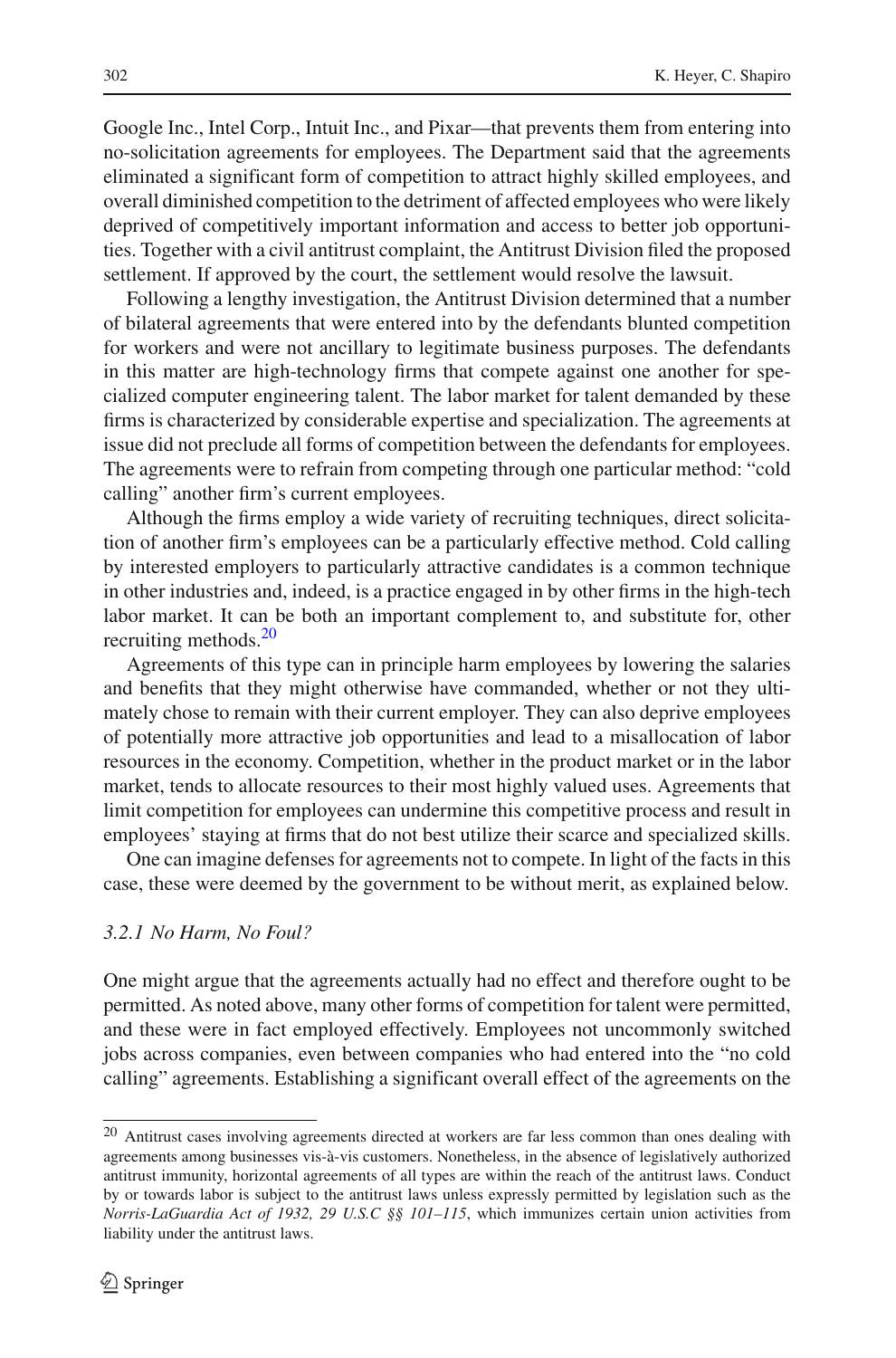wages and employment patterns across the high-tech sector would be a difficult and perhaps impossible task, even in the presence of some harm to a group of employees with certain specialized skills.

This is an interesting line of defense, for a number of reasons. For one thing, it begs the following question: If the agreements were unlikely to have had any effects at all, why did the firms bother to enter into them in the first place? In addition, there was evidence that showed that in some cases the parties not only entered into these agreements, but actively took steps to enforce them.

Whether the agreements were on balance pro-competitive or anti-competitive is a separate question—one that we discuss below. Revealed preference arguments, however, provide good reason for skepticism that the agreements were entered into with no expectation of their having any effect at all.

#### *3.2.2 Efficiencies?*

Non-compete agreements are not necessarily economically harmful and thus properly treated as illegal. They can, at times, be ancillary to achieving efficiencies from a joint venture. For example, if information about the quality of particular high-quality employees is conveyed to one's partner in the course of a collaborative activity, this may lead to greater competition for that employee than would exist absent the collaboration. The prospect of such an outcome may, at times, impede the effectiveness of a joint venture. Firms may be reluctant to assign their most valuable employees to a collaborative project, and in some instances this may even prevent efficient collaborations from taking place at all. In other words, non-compete agreements can be sensibly and efficiently ancillary to a pro-competitive collaboration.

The facts in this case did not support an ancillarity defense of the kind that antitrust law carves out from its prohibition against "naked" agreements not to compete. Although the defendants in this case at times engaged in legitimate collaborative projects with one another, under established antitrust law the no-cold-call solicit agreements were not properly ancillary to those collaborations. The defendants no-solicitation agreements were not, for example, tied to any specific collaboration. Nor were the agreements narrowly tailored to the scope of specific collaborations. The agreements extended to all employees at the firms, including those who had little or nothing to do with the collaborations, and were not limited by geography, job function, product group, or time period. Broad non-compete agreements, whether targeting labor markets or product markets, are not justified by general assertions that too much competition makes one a less desirable or attractive partner. Were the ancillarity defense to sweep that broadly, it might, for example, be presented as justification for an agreement between two firms not to compete against one another in any product market, even those where their rivalry greatly benefits consumers, since such an agreement could enhance mutual goodwill and thus lead to collaborations on some totally unrelated projects.

The lack of "reasonable necessity" for these broad agreements was demonstrated also by the fact that the defendants and other high-tech firms engaged in other substantial collaborations that included more narrowly focused hiring restrictions and for which there was no evidence of a resulting inefficiency.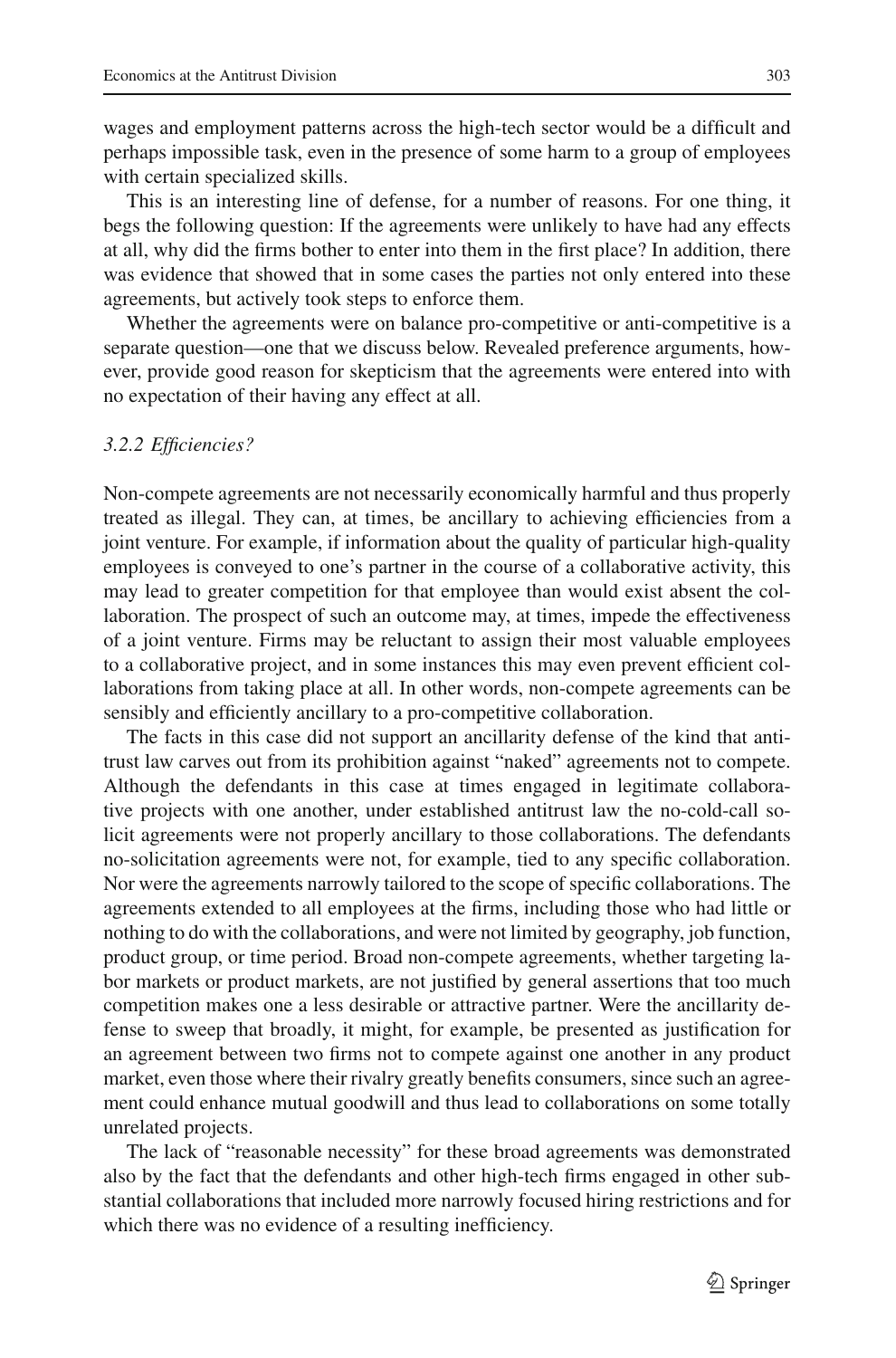## **4 Competition Advocacy**

The Division's economists have been unusually active this past year working with sister federal agencies on a variety of initiatives. Our economists have provided analysis of and input into, most especially, federal initiatives in the healthcare, financial services, insurance, telecommunications and agriculture industries. In the last, the Division and the USDA jointly sponsored an unprecedented series of workshops across the country. These addressed a range of economic issues that affected participants in, for example, the beef, chicken, and dairy industries.<sup>21</sup>

The Division also provided competitive analysis and filed formal comments in a matter before the Department of Transportation (DOT) that dealt with a proposed swap of airline takeoff and landing slots by two major U.S. airlines. A brief discussion of the competitive concerns that were conveyed in our analysis of that proposal follows.

#### 4.1 Slot Swaps: Delta and US Airways

In late 2009, Delta and US Airways proposed a permanent exchange of more than 300 takeoff and landing slots (representing the rights to more than 150 daily round trips) at LaGuardia Airport (LGA) and Ronald Reagan Washington National Airport (DCA). The parties sought a waiver from a Federal Aviation Administration (FAA) order that prohibited the permanent transfer of LaGuardia slots. Under FAA regulations, it may grant a waiver if it finds the transfer to be "in the public interest." Economists at the Antitrust Division conducted an independent economic analysis of the proposed slot swap. The formal comments<sup>22</sup> filed by the Department of Justice with the DOT drew heavily on EAG's analysis.

In its comments, the Justice Department supported the proposed DOT Order that would permit the slot transfers, subject to the condition that the carriers dispose of 14 pairs of slot interests at Reagan National and 20 pairs of slot interests at LaGuardia to "eligible new entrant and limited incumbent carriers." We offered recommendations also on the appropriate means for divesting these slots.

## *4.1.1 Competitive Concerns*

The transaction raised two distinct competitive concerns. One was that it would harm consumers by reducing actual and potential competition between Delta and US Airways at DCA and LGA. A second was that the transaction would undermine competition by inhibiting entry by other carriers, especially low cost carriers (LCCs) at DCA and LGA.

<sup>21</sup> See [http://www.justice.gov/atr/public/workshops/ag2010/index.html.](http://www.justice.gov/atr/public/workshops/ag2010/index.html)

<span id="page-13-1"></span><span id="page-13-0"></span><sup>22</sup> See, Public Comments to the FAA. *Notice of Petition for Waiver of the Terms of the Order Limiting Scheduled Operations at LaGuardia Airport and Solicitation of Comments on the Grant of Petition with Conditions* [\(http://www.justice.gov/atr/public/comments/257463.pdf\)](http://www.justice.gov/atr/public/comments/257463.pdf).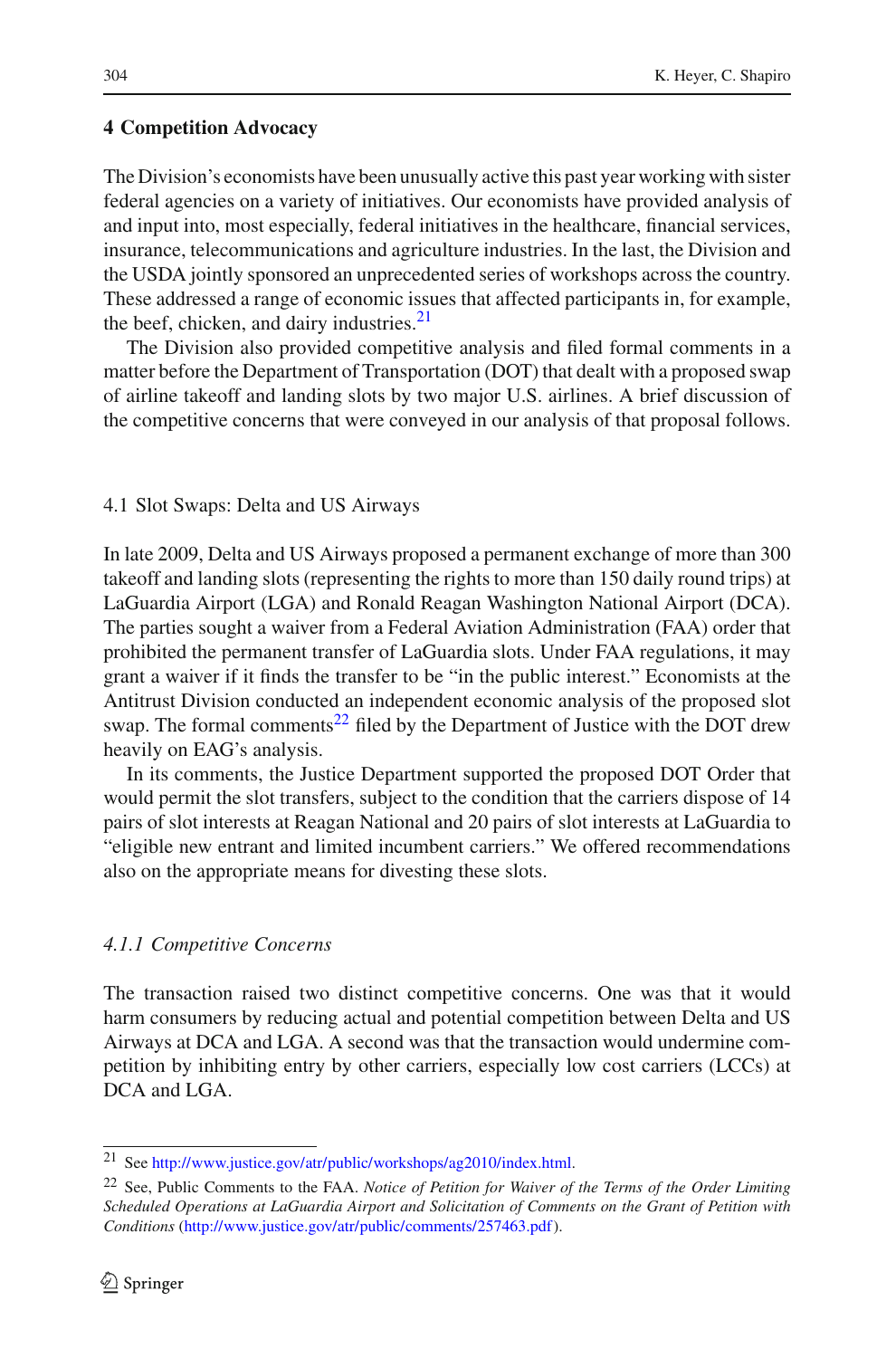LGA and DCA are two important, slot-controlled airports. Slot holdings at DCA and LGA are concentrated in the hands of the "legacy carriers",  $^{23}$  principally US Airways and Delta. The transaction would have increased US Airways' share of slots at DCA from 44 to 54 percent and Delta's share at LGA from 24 percent to 49 percent.

A key competitive concern in the investigation was that the transaction would have reduced competition between Delta and US Airways on a number of routes at DCA and LGA, thereby harming consumers. In addition to serving their hubs and major focus cities, which is what other incumbent carriers at these airports do almost exclusively, Delta and US Airways also compete against one another in a number of "non-core" routes, and they are one another's most likely potential competitors on numerous routes at DCA and LGA. Much of this actual and potential competition between Delta and US Airways would have been lost as a result of the transaction.

The Division concluded that service from other New York or Washington area airports would not have fully offset the lost competition at DCA and LGA between the two carriers. Although other airports may be acceptable substitutes for some passengers (particularly for those price-sensitive passengers most willing to incur extra travel time to save money), competition among carriers specifically at LGA and DCA generates benefits for many others. Various pieces of evidence, including differences in average fares across area airports, the high values attached to slots, and carriers' efforts to protect these slots, all indicate that there is meaningful differentiation between LGA and DCA and other area airports.

The Division further concluded that the parties' transaction, as originally proposed, would have made LCC entry at the affected airports less likely, thereby depriving con-sumers of the lower fares that vigorous competition from LCCs would generate.<sup>[24](#page-14-1)</sup> In principle, limited or non-incumbent carriers, including LCCs, might be able to acquire slots in a secondary slot market (not *all* slots are currently held by the one or two dominant incumbents) or through FAA reallocation or mandated usage of under-utilized slots. In practice, however, slots rarely become available to these carriers through either method, especially in sufficient numbers to support entry at an efficient scale. Furthermore, the evidence indicates that incumbent carriers continue to hoard slots and use them sub-optimally, in part to keep them out of the hands of new entrants. As discussed in greater detail in our formal comments, there are a variety of commercial disincentives for large incumbents to sell or lease slots, and there are multiple ways by which large incumbents have resisted regulatory efforts to foster efficient slot allocation and usage. For example, while the FAA imposes a "use or lose" requirement for some slots that mandates that they be used eighty percent of the time over a two-month period, this rule does not in practice translate into slot usage patterns that replicate the outcome of competition. Incumbents instead tend to fly excessive frequencies (which increases slot utilization) with small planes (which reduces the cost of

<span id="page-14-0"></span><sup>&</sup>lt;sup>23</sup> Legacy carriers are incumbents that have been operating since long before the deregulation of the airline industry in the late 1970s and early 1980s and that tend to employ a hub-and-spoke system of flights.

<span id="page-14-1"></span><sup>&</sup>lt;sup>24</sup> Empirical work by EAG suggested that the presence of an LCC on a non-stop route reduces fares by roughly twenty-five percent. This is consistent with an extensive economic literature that shows the large effect of LCCs on fares, relative to effects caused by other classes of carriers. EAG's empirical work also suggested that airports with higher LCC penetration have much lower fares.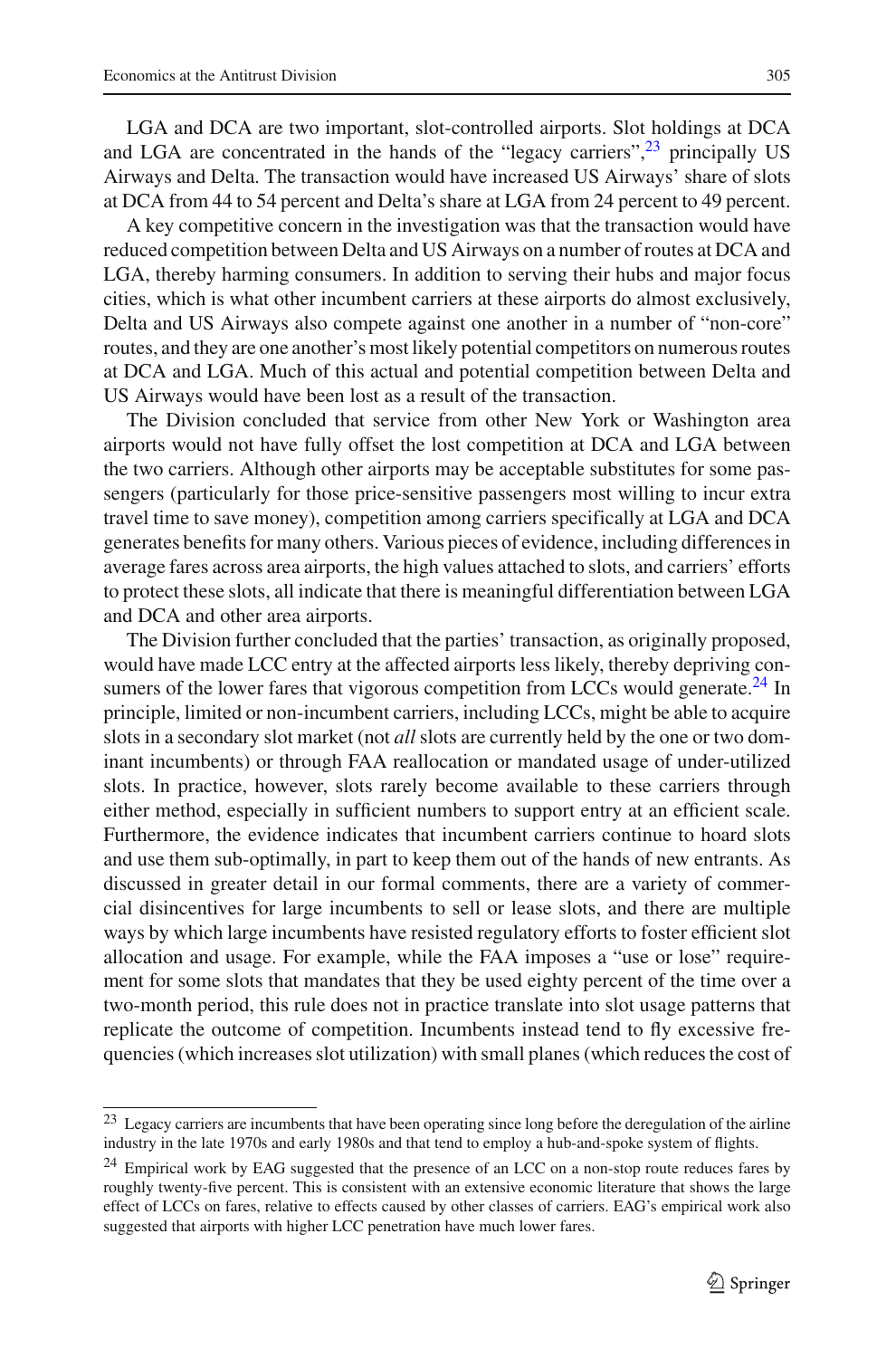a flight while still "using" the slot). In particular, we found that US airways and Delta operate significantly smaller aircraft at LGA and DCA than do the airlines eligible to purchase the divested slots. Assets are used in less efficient, less pro-consumer, ways than would result from greater entry and competition. The proposed swap, relative to likely "but for" scenarios, would have harmed consumers by making pro-competitive reallocations and usage patterns significantly less likely.

## *4.1.2 Remedy*

Two issues arose in the crafting of an efficient remedy to the original slot swap proposal. One was to permit the carriers to achieve likely post-transaction efficiencies that might flow from increased slot holdings. The second was to help ensure that slots that were ordered to be divested as a condition of the swap be used by third parties to maintain competition otherwise eliminated.

The parties contended that the transaction would enable Delta to create a hub at LGA and to increase annual capacity at the airport by more than two million seats. They also argued that the transaction would result in US Airways' increasing annual capacity at DCA by one million seats. The Division expressed skepticism over the magnitude of any such efficiencies—given that an appropriate benchmark for measuring them was not necessarily the current pattern of usage (in particular, usage by the struggling US Airways at LGA), but instead the pattern of usage that was likely to obtain in the event that the swap were prohibited completely. The evidence also suggested that, even on the assumption that the transaction would increase capacity and traffic at the airports, the relatively modest slot divestiture proposed by the FAA was unlikely to interfere substantially with those benefits.

Finally, concerning the appropriate means for divesting slots, the Division recommended an option that would preserve the anonymity of potential buyers.<sup>25</sup> This would make it more difficult for the divesting carriers to disfavor acquirers that are most likely to compete with them, even though such acquirers might generate the greatest consumer benefit from the use of the slots. The Division explicitly recognized that, under well-accepted economic theory, it could be argued that as long as transaction costs are low and secondary sales are permitted slots should be bought and sold until they are put to their highest-valued use. However, in the presence of market power, there is a divergence between the private and social value of a slot: A party with market power may purchase a slot to foreclose entry. Furthermore, the Division concluded that, in practice, a number of factors have inhibited efficiency-enhancing transfers of slots in the secondary market. Therefore, even with rules in place to prevent incumbents with market power from purchasing slots to impede entry, we were not confident that the secondary market would be sufficiently liquid to reallocate slots to the carriers who would put them to their socially highest-value use.<sup>26</sup>

<span id="page-15-0"></span><sup>&</sup>lt;sup>25</sup> The Division also suggested imposing limits on the pool of carriers that were deemed eligible to purchase the divested slots.

<span id="page-15-1"></span><sup>26</sup> See Department of Transportation Final Decision, *Notice on Petition for Waiver of the Terms of the Order Limiting Scheduled Operations at LaGuardia Airport* [\(http://www.regulations.gov/search/Regs/](http://www.regulations.gov/search/Regs/home.html#documentDetail?R=0900006480aeb0a5) [home.html#documentDetail?R=0900006480aeb0a5\)](http://www.regulations.gov/search/Regs/home.html#documentDetail?R=0900006480aeb0a5).